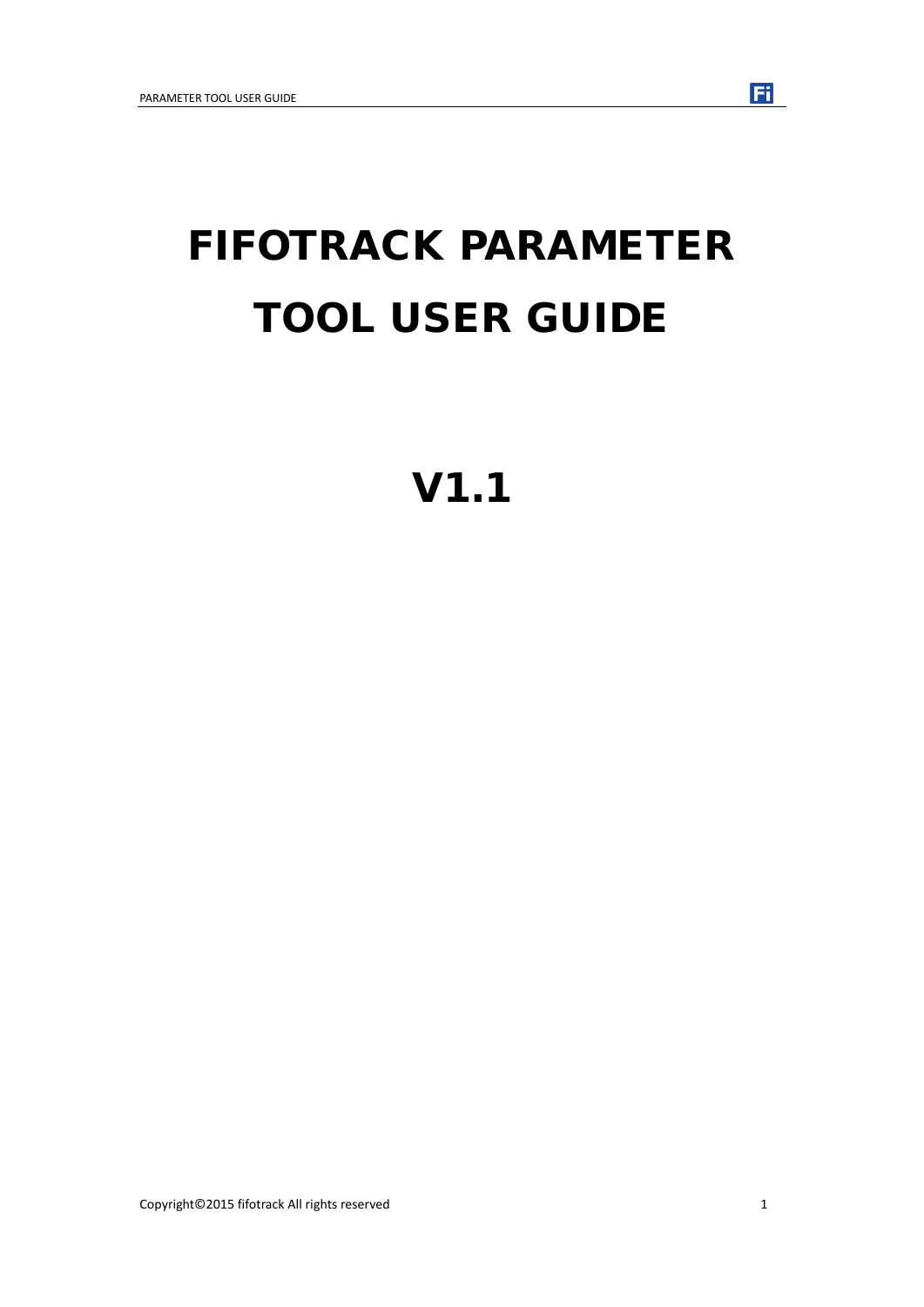# **Copyright and Disclaimer:**

- All copyrights belong to Shenzhen fifotrack Solution Co., Ltd. You are not allowed to revise, copy or spread this file in any form without consent of fifotrack.
- $\odot$   $\Box$  is trademark of fifotrack, protected by law.
- Please read this user guide carefully before installation to avoid any possible personal injury or property loss.

## **Revision History**

| Version | Author  | <b>Revision Date</b> | Description of change |
|---------|---------|----------------------|-----------------------|
| V1.1    | Vito Hu | Sep 10, 2015         | Initial revision      |
|         |         |                      |                       |

## **Related Files**

| Version | File                                                                                                           | <b>Remarks</b>             |
|---------|----------------------------------------------------------------------------------------------------------------|----------------------------|
| V1.1    | <fifotrack gprs="" protocol=""></fifotrack>                                                                    | GPRS protocol between      |
|         |                                                                                                                | terminal and server.       |
| V1.1    | <fifotrack command="" list=""></fifotrack>                                                                     | Command details of         |
|         |                                                                                                                | GPRS/SMS/COM               |
| V1.1    | <fifotrack a100="" gps="" td="" tracker="" user<="" vehicle=""><td>A100 vehicle tracker model</td></fifotrack> | A100 vehicle tracker model |
|         | GUIDE>                                                                                                         | user guide                 |
| V1.1    | <usb cable="" driver="" guide="" installation=""></usb>                                                        | How to install USB cable   |
|         |                                                                                                                | driver                     |
| V1.1    | <firmware guide="" upgrade=""></firmware>                                                                      | How to upgrade firmware    |

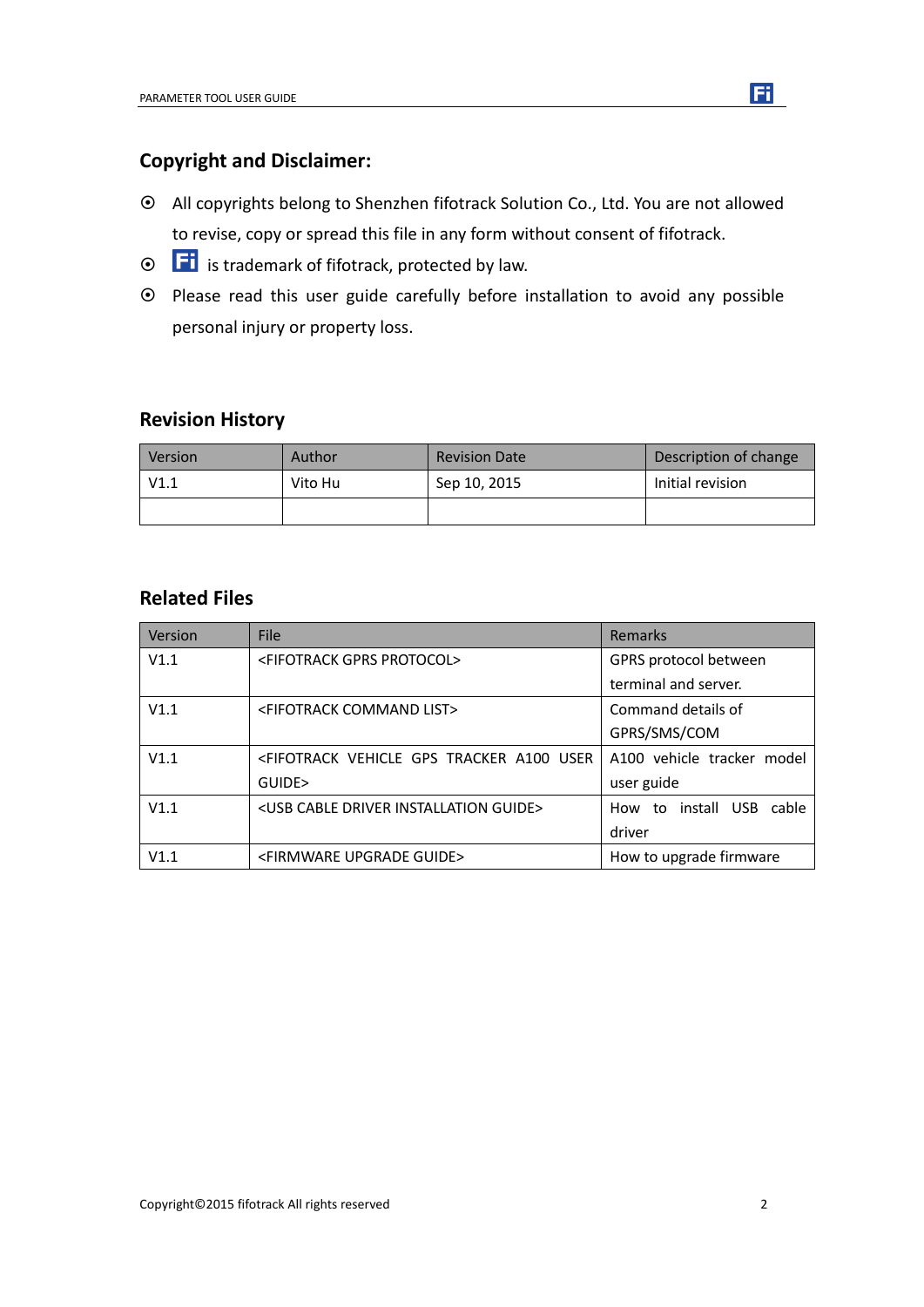# **Contents**

Fi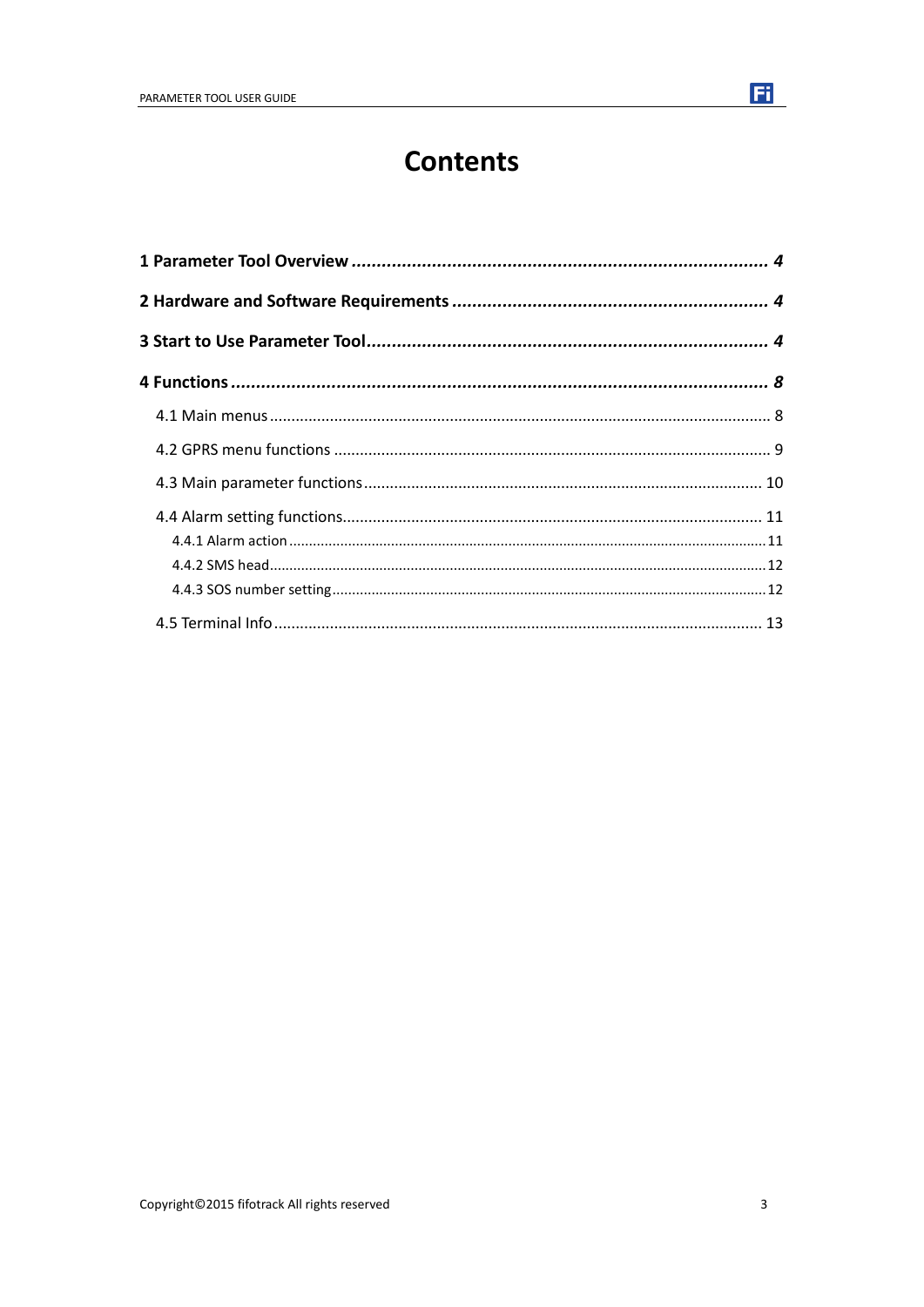# <span id="page-3-0"></span>**1 Parameter Tool Overview**

FIFOTRACK PARAMETER TOOL is a PC software for parameter configuration through COM port. With its friendly interface, users can read, change and configure parameters efficiently on PC.

# <span id="page-3-1"></span>**2 Hardware and Software Requirements**

- Windows XP (32&64bit) /Windows 7 (32&64bit)/Windows 8 (32&64bit)
- 1 USB cable
- USB cable driver
- <span id="page-3-2"></span>Parameter tool software

# **3 Start to Use Parameter Tool**

#### **Visit [www.fifotrack.com](http://www.fifotrack.com/) to download and Install USB cable driver**



PL2303\_Prolific\_DriverInstaller\_v1.11.0.exe

Refer to <USB CABLE DRIVER INSTALLATION GUIDE> for more details.

#### **Visi[t www.fifotrack.com](http://www.fifotrack.com/) to download and run parameter tool software**

Connect terminal with PC via USB cable, choose correct COM port and baud rate. A100 model uses **9600** baud rate.



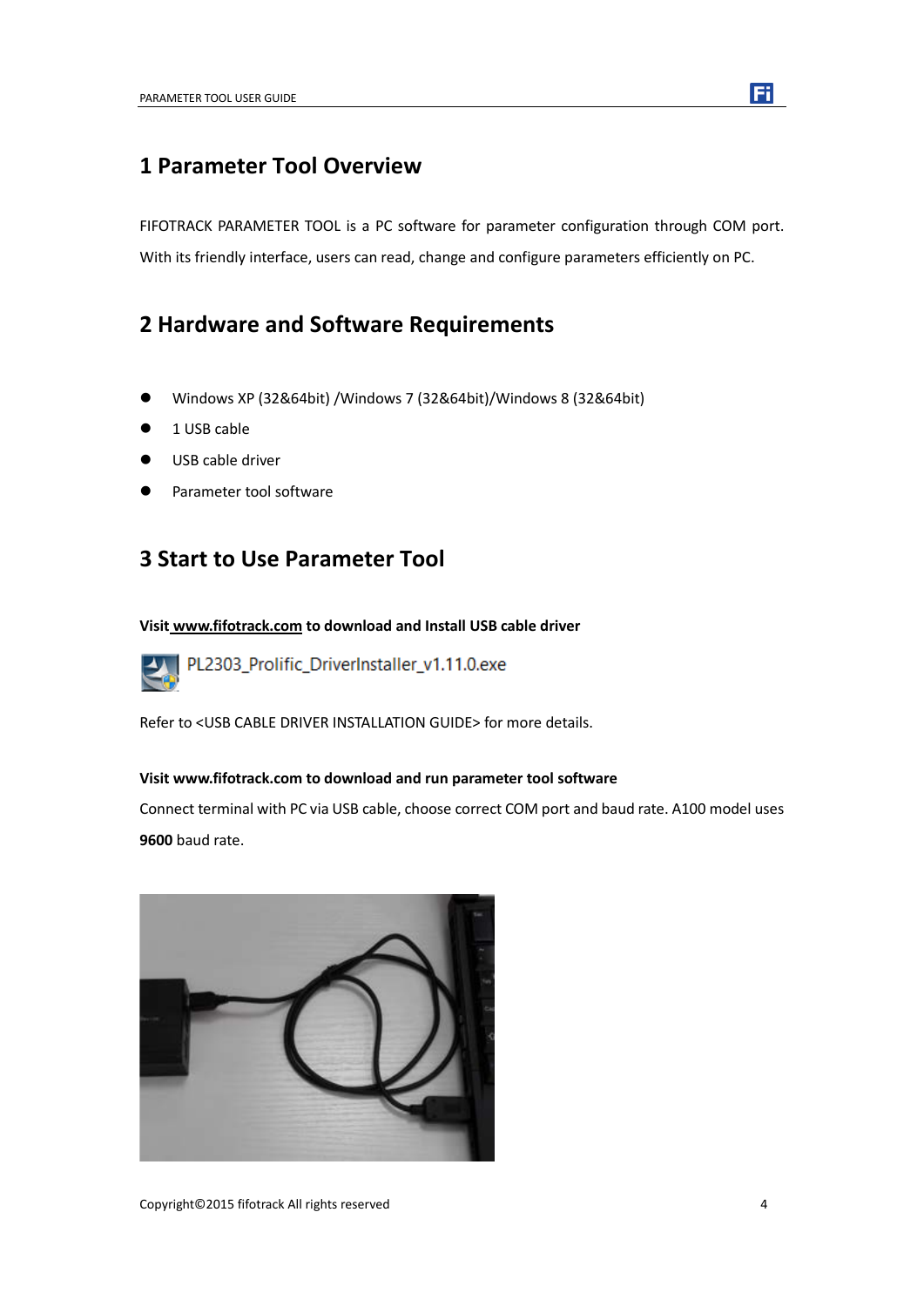#### **Follow below steps to identify correct port.**

Right Click "This PC" menu, Click "Manage"

|  | <b>This PC</b> |  | Open<br>Manage<br>Pin to Start<br>Map network drive<br>Disconnect network drive<br>Create shortcut<br>Delete<br>Rename<br>Properties |
|--|----------------|--|--------------------------------------------------------------------------------------------------------------------------------------|
|--|----------------|--|--------------------------------------------------------------------------------------------------------------------------------------|

Double Click "Device Manager" menu

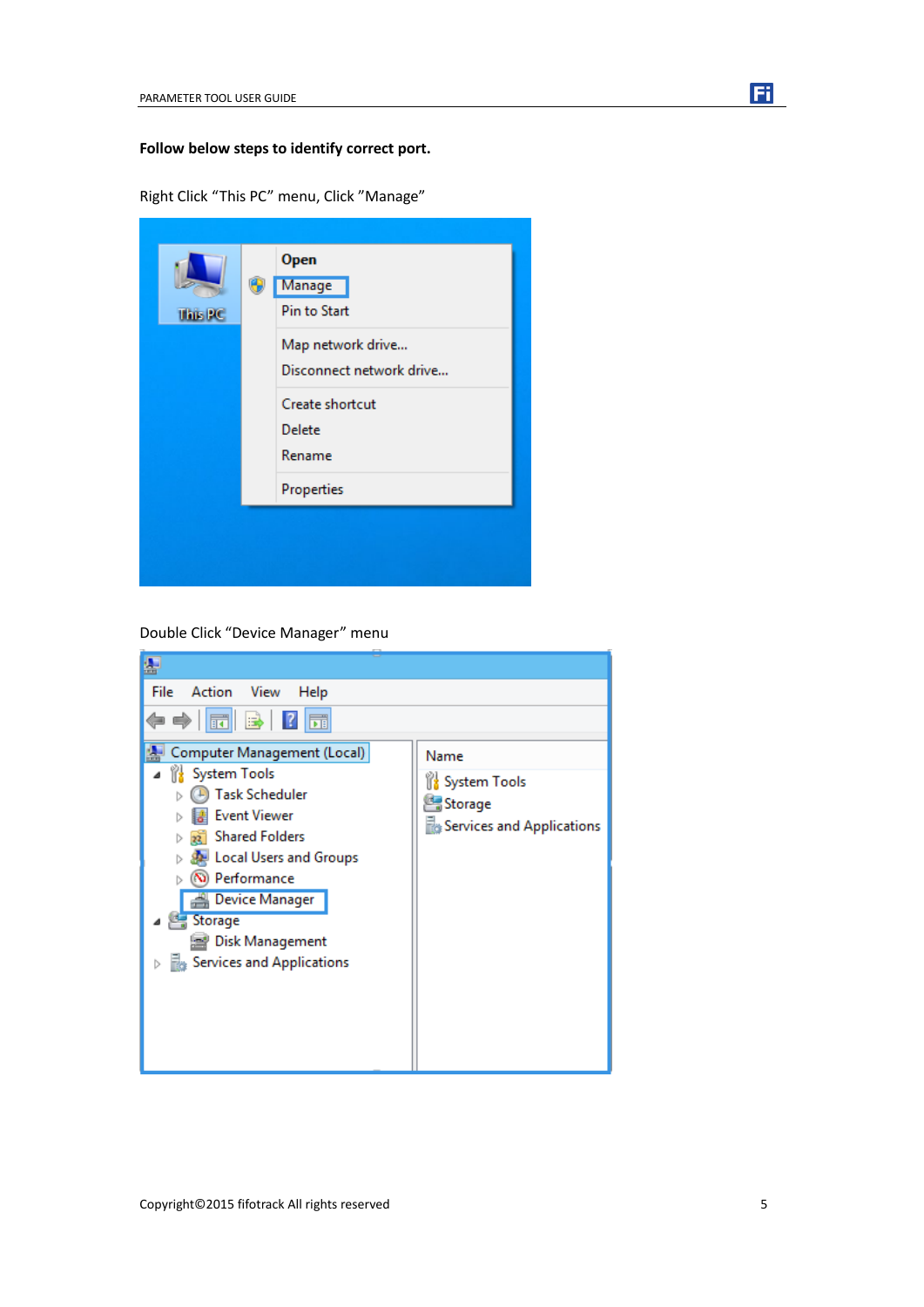Click "Ports"

| 喦                                          |                                         |
|--------------------------------------------|-----------------------------------------|
| File<br>Action<br>View<br>Help             |                                         |
| $\overline{\mathbf{u}}$<br>面               |                                         |
| Computer Management (Local                 | ⊿ ⊯∭⊾kan                                |
| System Tools                               | Audio inputs and outputs                |
| <b>Task Scheduler</b>                      | <b>Batteries</b>                        |
| <b>Event Viewer</b>                        | <b>Biometric devices</b>                |
| <b>Shared Folders</b>                      | Bluetooth                               |
| Local Users and Groups                     | Computer                                |
| (N) Performance                            | Disk drives                             |
| <b>Device Manager</b>                      | Display adapters                        |
| ⊿ Storage                                  | 『霊 Human Interface Devices              |
| Disk Management                            | IDE ATA/ATAPI controllers               |
| <b>Res</b> Services and Applications<br>D. | inaging devices                         |
|                                            | Exploards                               |
|                                            | M Mice and other pointing devices       |
|                                            | <b>Monitors</b>                         |
|                                            | Network adapters                        |
|                                            | <b>B</b> <sub>0</sub> Other devices     |
|                                            | <b>Base System Device</b>               |
|                                            | Ports (COM & LPT)                       |
|                                            | <b>Print queues</b>                     |
|                                            | Processors                              |
|                                            | <b>Security devices</b>                 |
|                                            | Software devices                        |
|                                            | Sound, video and game controllers       |
|                                            | Storage controllers                     |
|                                            | ■ System devices                        |
|                                            | <b>Universal Serial Bus controllers</b> |
|                                            |                                         |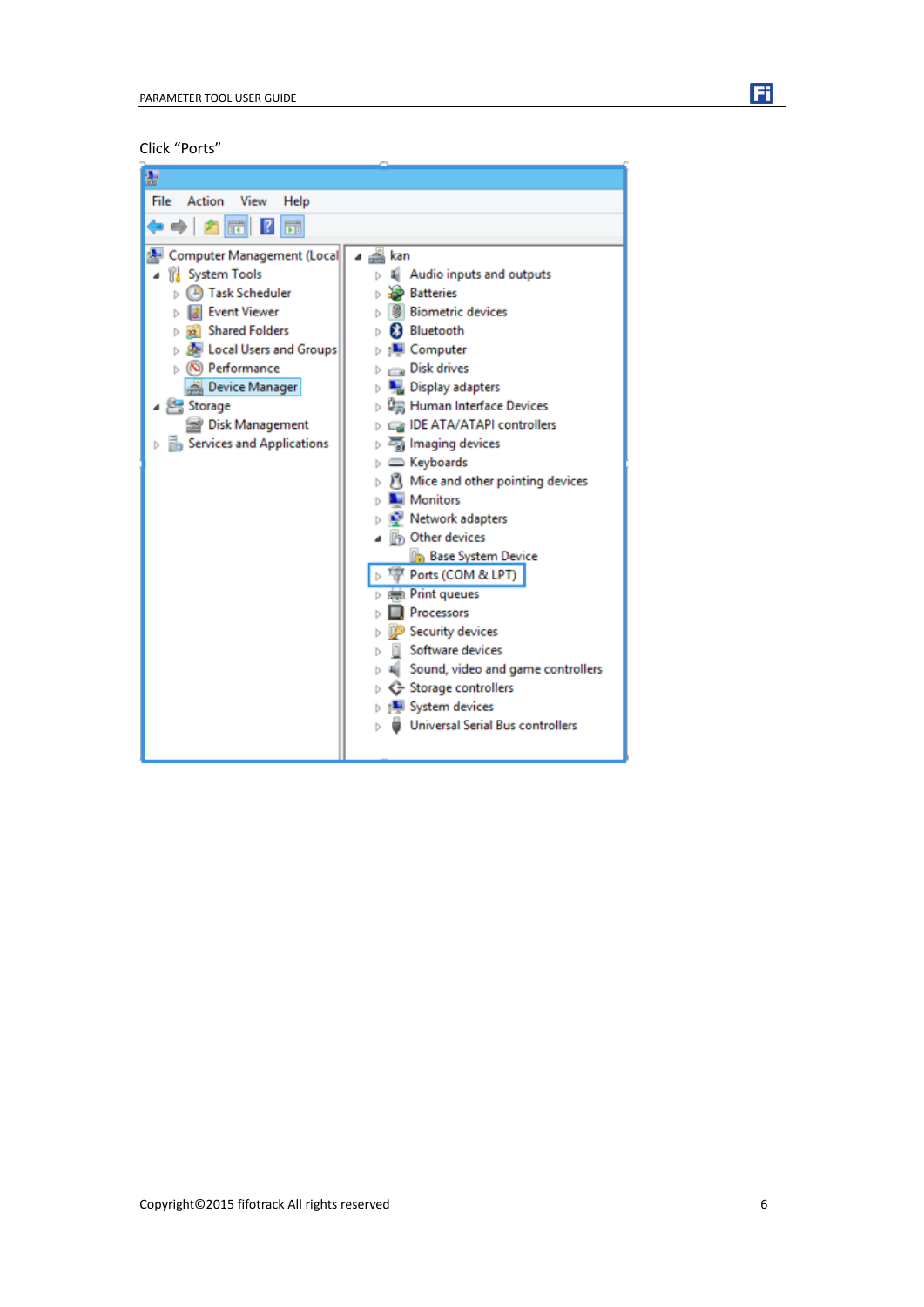| "COM6" is the correct port of parameter tool. |  |  |  |
|-----------------------------------------------|--|--|--|
|-----------------------------------------------|--|--|--|



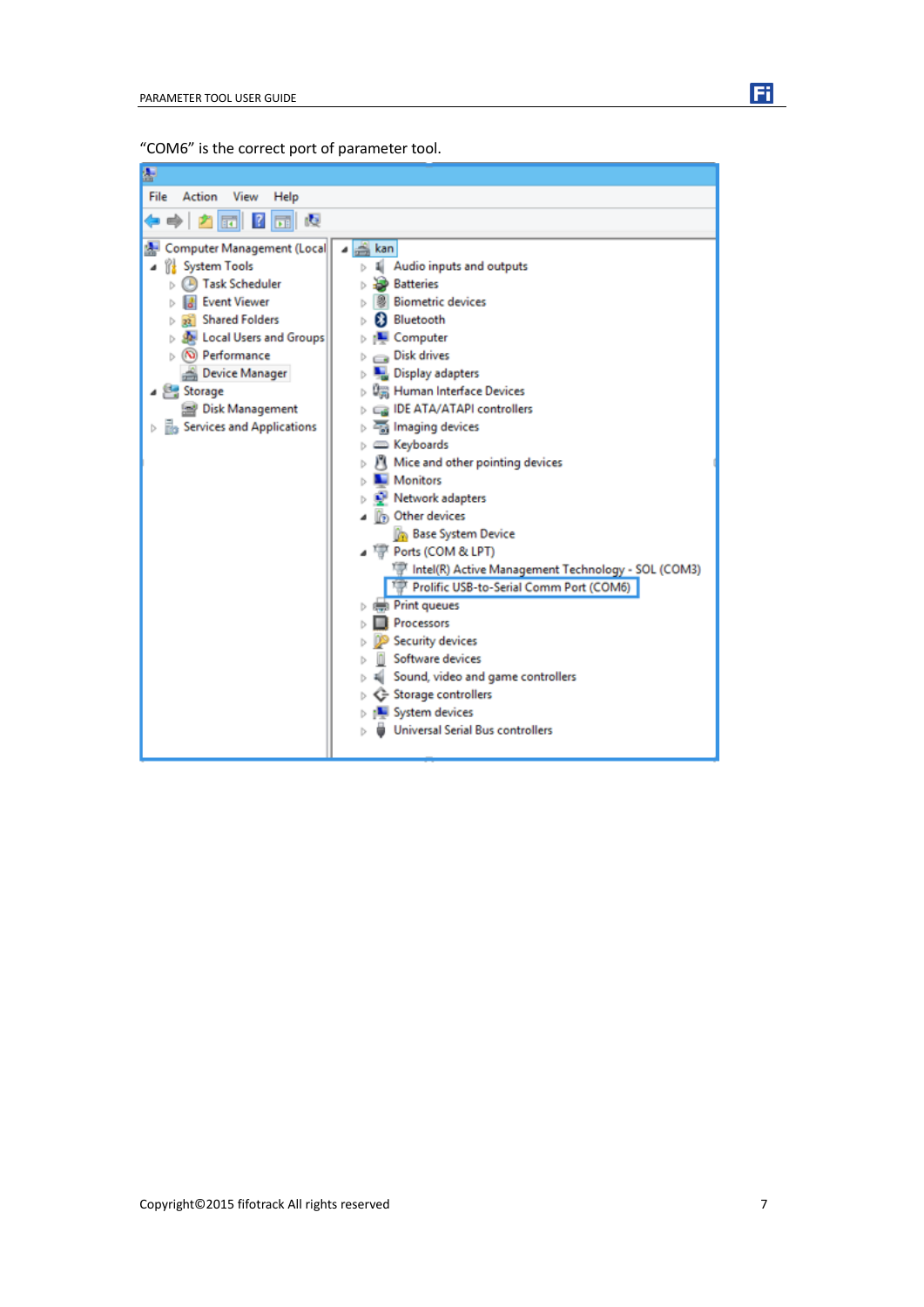Run parameter tool, choose "COM6" port, "9600" baud rate, and click "Open" to open the port.

| Mode           | Timing Upload Setting       |
|----------------|-----------------------------|
| 츼<br><b>TP</b> | Tining Interval<br>ю<br>×   |
| Port<br>h      | Rosning Interval<br>b<br>s  |
| APN            | ACC OFF Interval<br>ю<br>×  |
| APN Username   | Parking Interval<br>b<br>¥. |
| APN Password   | Distance Upload Setting     |
| Tracker ID     | Distance Interval<br>ю<br>٠ |
| Read           | Read<br>Set<br>Set          |

# <span id="page-7-0"></span>**4 Functions**

#### <span id="page-7-1"></span>4.1 Main menus

| F.<br>Parameter Tool V1.0                                               | _____ |
|-------------------------------------------------------------------------|-------|
| <br>Default<br>19600<br><b>COM6</b><br>$\overline{\phantom{a}}$<br>Open |       |
| GPRS<br>Main Parameter   Alarm Setting   Terminal Info                  |       |

Default: All parameters restore to factory settings.

GPRS: Set GPRS parameters and upload interval settings.

Main Parameter: Set main parameters like event's value, sleep mode and input mode, etc.

Alarm setting: Set Alarm action, SMS heading string and SOS numbers.

Terminal Info: Read terminal's basic information.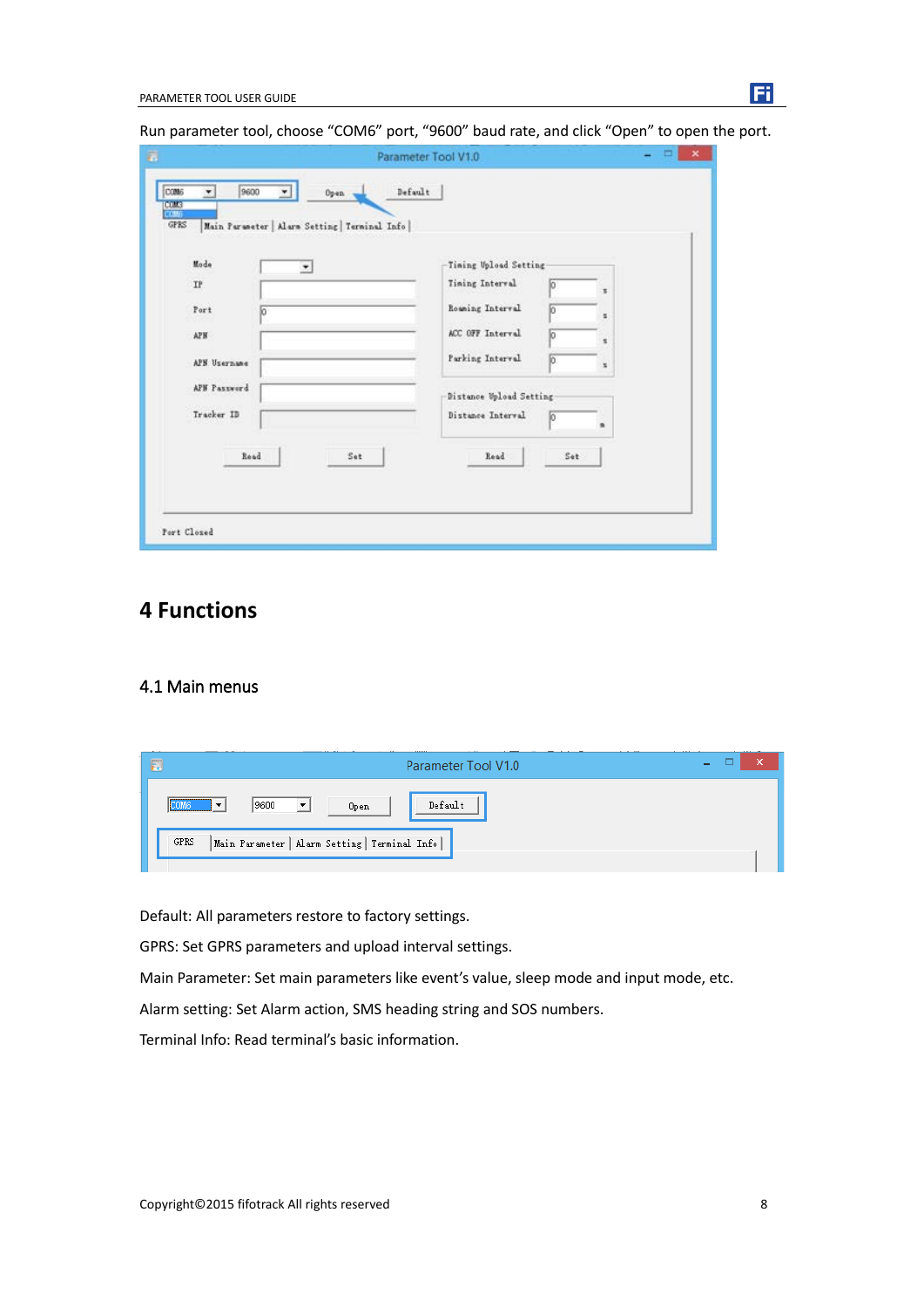## <span id="page-8-0"></span>4.2 GPRS menu functions

| GPRS<br>Mode<br>IP<br>Port<br>APN<br>APN Username<br>APN Password | Main Parameter   Alarm Setting   Terminal Info  <br>TCP  <br>47.88.20.145<br>8600<br>CMNET | Timing Upload Setting-<br>Timing Interval<br>lo.<br>s.<br>Roaming Interval<br>lo.<br>s<br>ACC OFF Interval<br>lo.<br>5<br>Parking Interval<br>lo.<br>s<br>Distance Upload Setting- |
|-------------------------------------------------------------------|--------------------------------------------------------------------------------------------|------------------------------------------------------------------------------------------------------------------------------------------------------------------------------------|
| Tracker ID                                                        | 862951022490974                                                                            | Distance Interval<br>lo.<br>m                                                                                                                                                      |
| Read                                                              | Set                                                                                        | Read<br>Set                                                                                                                                                                        |

| <b>GPRS</b>                    |                                                                       |
|--------------------------------|-----------------------------------------------------------------------|
| Mode                           | <b>TCP or UDP</b>                                                     |
| IP                             | Server IP address or domain                                           |
| Port                           | Port of server                                                        |
| <b>APN</b>                     | Access Point Name, Google or contact local ISP for APN detail         |
| <b>APN Username</b>            | If no APN user name, leave it empty                                   |
| <b>APN Password</b>            | If no APN password, leave it empty                                    |
| Tracker ID                     | Default is IMEI                                                       |
| <b>Timing Upload Setting</b>   |                                                                       |
| <b>Timing Interval</b>         | Tracking time interval or ACC ON tracking time interval if ACC status |
|                                | detection has been set.                                               |
| Roaming Interval               | Set time interval under roaming network condition. If "Roaming        |
|                                | Interval" value is set, both the "ACC OFF interval" and "Parking      |
|                                | Interval" settings will be ignored.                                   |
| <b>ACC OFF Interval</b>        | Set time interval under ACC OFF condition, only works when ACC        |
|                                | status detection is valid.                                            |
| Parking Interval               | Set time interval when car stop, back-up choice for the users who     |
|                                | didn't set ACC OFF interval. This parameter will be ignored if "ACC   |
|                                | OFF interval" value is set.                                           |
| <b>Distance Upload setting</b> |                                                                       |
| Distance interval              | Tracking by distance, independent from "Timing Upload Settings"       |
| <b>Read and Set menus</b>      |                                                                       |
| Read                           | Read current parameters                                               |
| Set                            | Save parameters                                                       |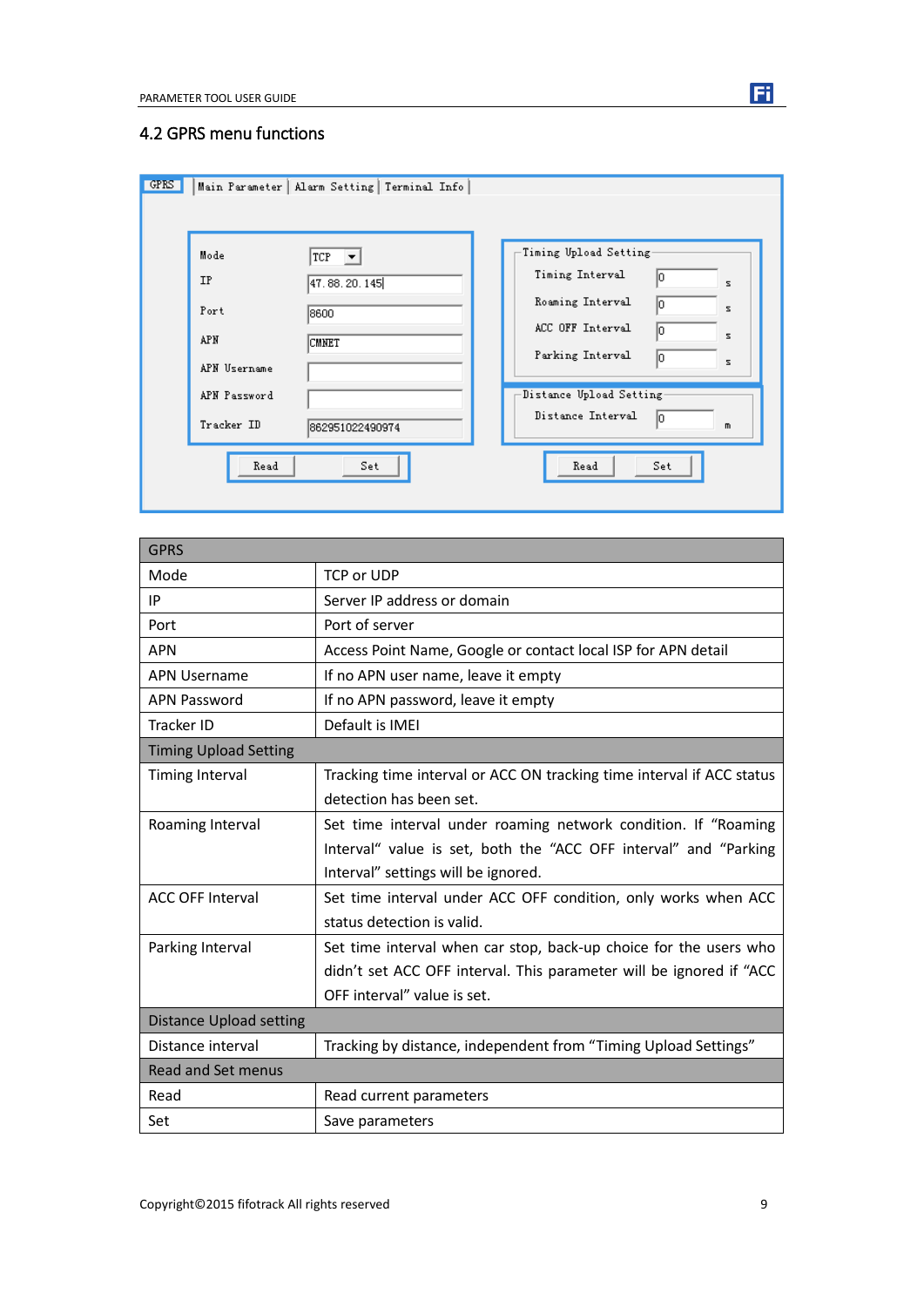

# <span id="page-9-0"></span>4.3 Main parameter functions

| $\blacksquare$  | Parameter Tool V1.0                                                                                        | ×<br>▭ |
|-----------------|------------------------------------------------------------------------------------------------------------|--------|
| coms<br>$\vert$ | 9600<br>Default<br>$\mathbf{r}$<br>Close                                                                   |        |
| GPRS            | Main Parameter   Alarm Setting   Terminal Info                                                             |        |
|                 |                                                                                                            |        |
|                 | Heading Change<br>SMS Timezone<br>$\overline{30}$<br>$\sqrt{0}$                                            |        |
|                 | Speeding<br>SMS Password<br>000000<br>10<br>km/h                                                           |        |
|                 | Start Odometer<br>Parking Time<br>p<br>$\sqrt{0}$<br>$\mathbf{m}$<br>s                                     |        |
|                 | Start Runtime<br>Sleep Mode<br>94836<br>$N_0$ Sleep $\boxed{\mathbf{v}}$<br>5                              |        |
|                 | Fatigue Time<br>Positive $\boxed{\bullet}$<br>$\sqrt{0}$<br>IN3<br>$\mathbf{v}$<br>$\overline{\mathbf{z}}$ |        |
|                 | Relieve Time<br>$\nabla$ LED<br>p<br>s                                                                     |        |
|                 | $\overline{\qquad \qquad \qquad \text{Read}}$<br>Set<br>                                                   |        |
|                 |                                                                                                            |        |
|                 |                                                                                                            |        |
| Port Open       |                                                                                                            |        |

| <b>Heading Change</b> | Direction course change value                                           |
|-----------------------|-------------------------------------------------------------------------|
| Speeding              | Value of speeding alarm                                                 |
| <b>Start Odometer</b> | Set initial odometer for mileage calculation. Note: Click "Read" button |
|                       | to get current odometer.                                                |
| <b>Start Runtime</b>  | Set initial runtime for running time calculation. Note: Click "Read"    |
|                       | button to get current running time.                                     |
| <b>Fatigue Time</b>   | Maximum driving time                                                    |
| <b>Relieve Time</b>   | Minimum resting time                                                    |
| <b>SMS Timezone</b>   | Range [-12,12], default 0, UTC/GMT Standard.                            |
| <b>SMS Password</b>   | Default is 000000, 6 digital string, can be reset.                      |
| Parking time          | Maximum Car stop time, detected via vibration, not related with         |
|                       | speed.                                                                  |
| Sleep Mode            | Normal sleep: turn off all power except GSM module, terminal will be    |
|                       | waked up by IO triggering, movement, incoming phone-call or SMS.        |
|                       | Deep Sleep: turn off all power supply, only wake up by IO triggering or |
|                       | moving.                                                                 |
|                       | Default 5 minutes inactivation waiting before terminal enter into sleep |
|                       | mode, use B15 command to change waiting time.                           |
| IN3/IN4               | Set input3 or input4 to positive or negative input                      |
| <b>LED</b>            | Turn on or turn off LED light. Red power light is excluded              |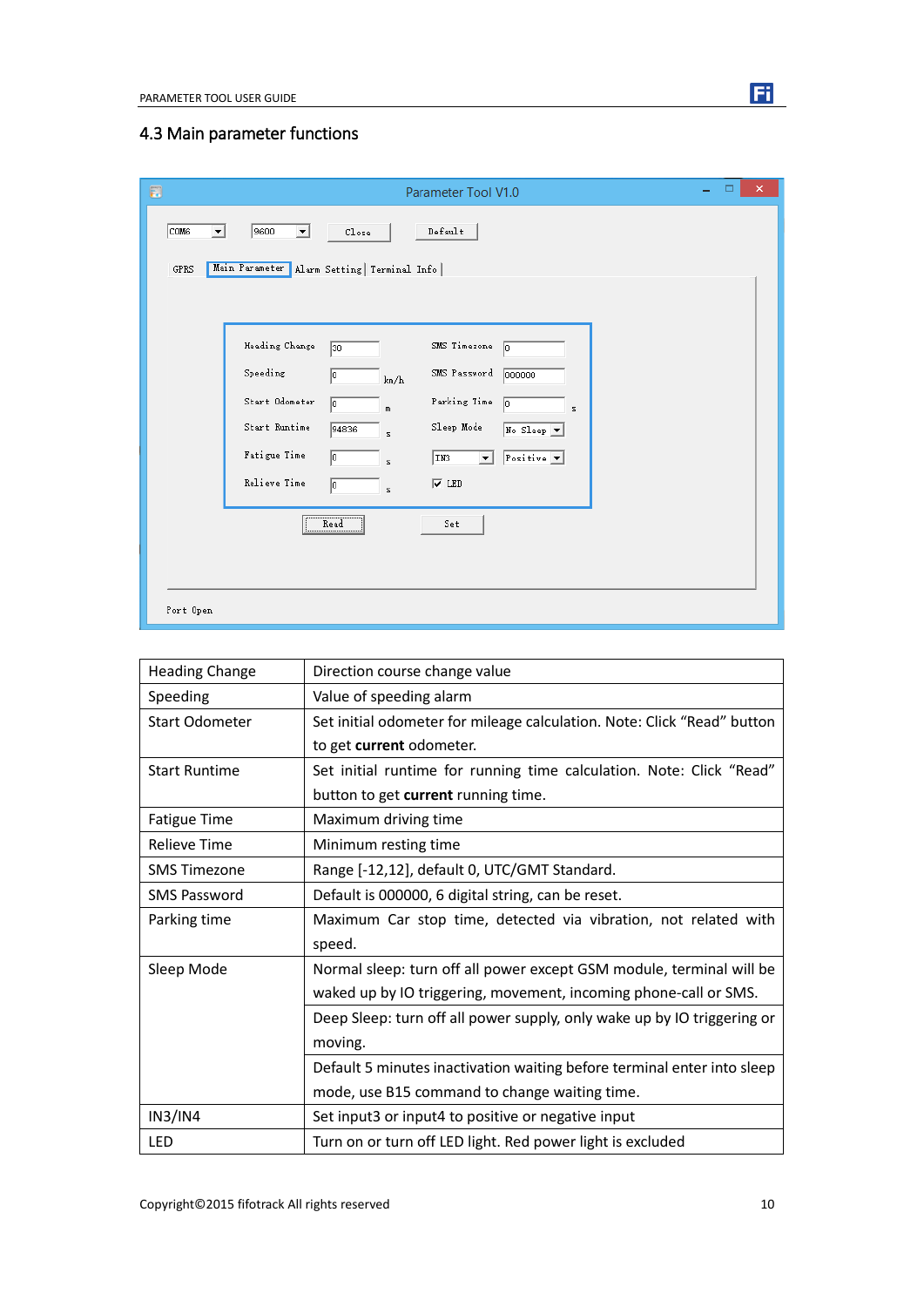

# <span id="page-10-0"></span>4.4 Alarm setting functions

| Main Parameter<br><b>GPRS</b>                                                           | Alarm Setting Terminal Info                                         |                                               |                                              |
|-----------------------------------------------------------------------------------------|---------------------------------------------------------------------|-----------------------------------------------|----------------------------------------------|
| Alarm Action-<br>ᅬ<br>$\Box$ GPRS<br>г.<br>SMS<br>$\Box$ Two-way call<br>$\Box$ Monitor | SOS Number Setting<br>SOS Number-1-<br>Auto Answer<br>Voice Monitor | SOS Number-2:<br>Auto Answer<br>Voice Monitor | SOS Number-3<br>Auto Answer<br>Voice Monitor |
| SMS Head:<br>Default<br>Set                                                             | Postion SMS<br>Read                                                 | Postion SMS                                   | Postion SMS<br>Set                           |

## <span id="page-10-1"></span>**4.4.1 Alarm action**



| <b>Alarm Action</b> |                                                                                 |
|---------------------|---------------------------------------------------------------------------------|
| Drop-down box       | Alarm code and description, refer to <fifotrack command="" list=""></fifotrack> |
| <b>GPRS</b>         | Terminal sends out GPRS alarm when alarm triggered                              |
| <b>SMS</b>          | Terminal sends out SMS alarm when alarm triggered                               |
| Two-way call        | Terminal calls SOS number for two-way conversation when alarm                   |
|                     | triggered                                                                       |
| Monitor             | Terminal calls SOS number under monitor mode when alarm triggered.              |
|                     | Note: if both "Two-way call" and "Monitor" checkbox are checked,                |
|                     | "Two-way call" will be ignored.                                                 |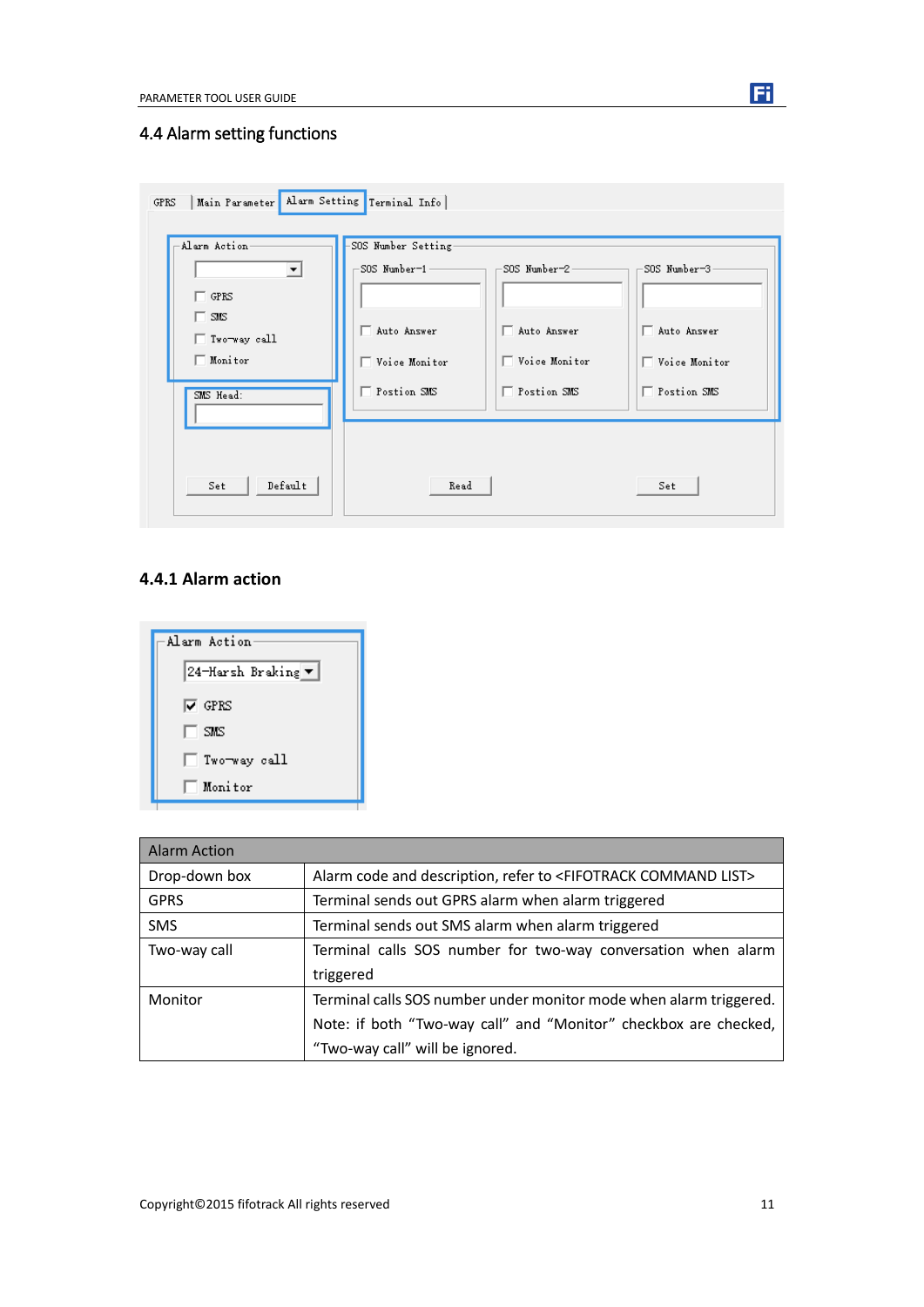

## <span id="page-11-0"></span>**4.4.2 SMS head**

| SMS Head:     |  |
|---------------|--|
| Harsh Braking |  |

Custom SMS head string, 16 bytes length at most.

## <span id="page-11-1"></span>**4.4.3 SOS number setting**

| SOS Number Setting   |                 |               |
|----------------------|-----------------|---------------|
| -SOS Number-1-       | SOS Number-2    | SOS Number-3  |
|                      |                 |               |
| Auto Answer          | Auto Answer     | □ Auto Answer |
| $\top$ Voice Monitor | □ Voice Monitor | Voice Monitor |
| Postion SMS          | Postion SMS     | Postion SMS   |

| <b>SOS Number Setting</b> |                                                                      |
|---------------------------|----------------------------------------------------------------------|
| SOS Number 1-3            | Set authorization SOS numbers. Only Authorization numbers are        |
|                           | allowed to reach terminal after setting.                             |
| <b>Auto Answer</b>        | Automatically answer incoming call with two-way calling mode.        |
| Voice monitor             | Automatically answer incoming call with voice monitoring mode. Note: |
|                           | if both "Auto Answer" and "Voice Monitor" are checked, "Voice        |
|                           | Monitor" is valid, while" Auto Answer" is ignored.                   |
| <b>Position SMS</b>       | Reply incoming call with position SMS.                               |